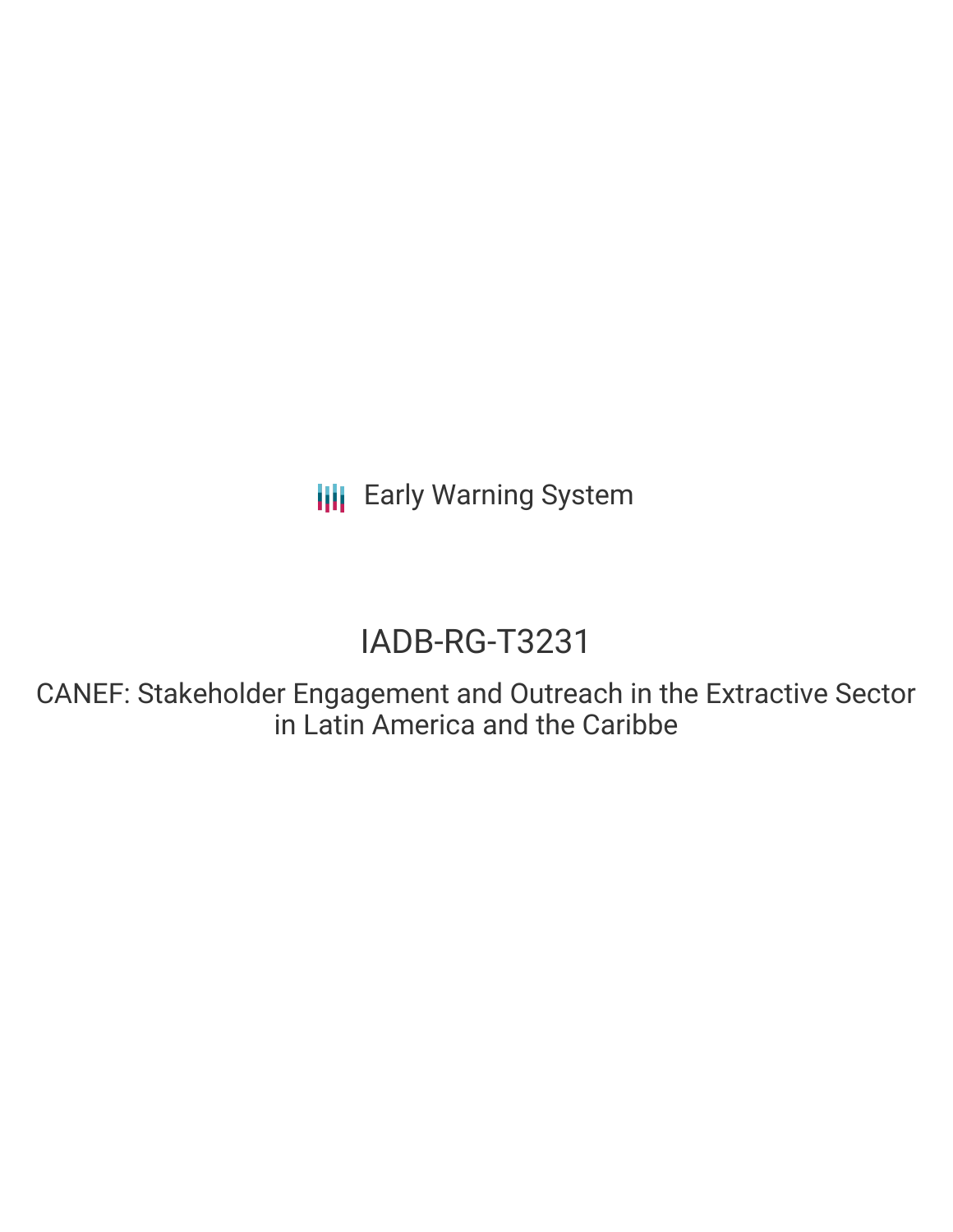

## **Quick Facts**

| <b>Financial Institutions</b>  | Inter-American Development Bank (IADB) |
|--------------------------------|----------------------------------------|
| <b>Status</b>                  | Active                                 |
| <b>Bank Risk Rating</b>        |                                        |
| <b>Voting Date</b>             | 2018-06-01                             |
| <b>Sectors</b>                 | Education and Health, Energy           |
| <b>Investment Amount (USD)</b> | $$0.40$ million                        |
| <b>Project Cost (USD)</b>      | $$0.40$ million                        |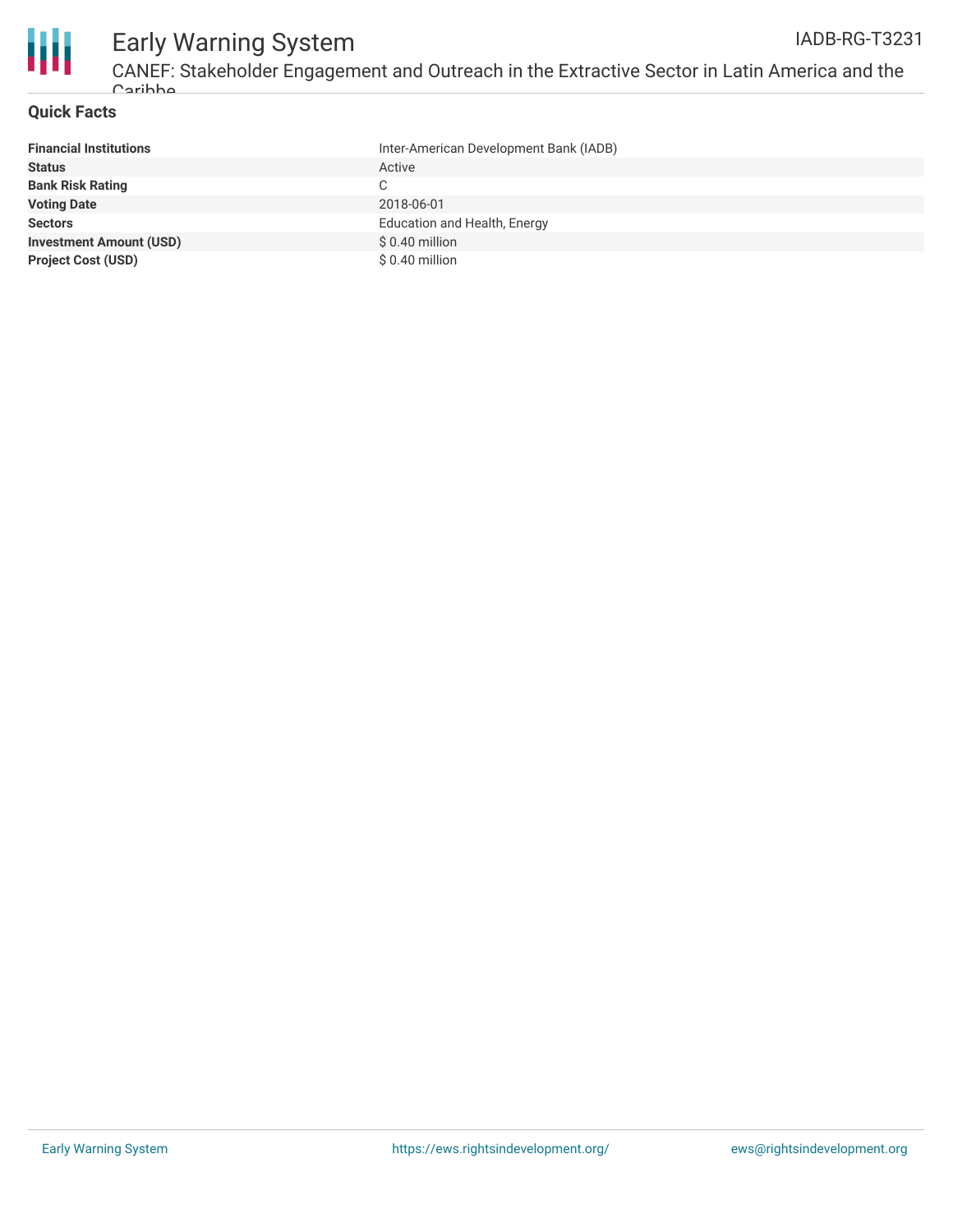

# **Project Description**

The Inter-American Development Bank has released little information on this project. On their website, it says that the project will strategically position the Bank's initiatives and products in the global sustainability sector by fostering stakeholder engagement and enabling the spread of information related to energy in Latin America and the Caribbean.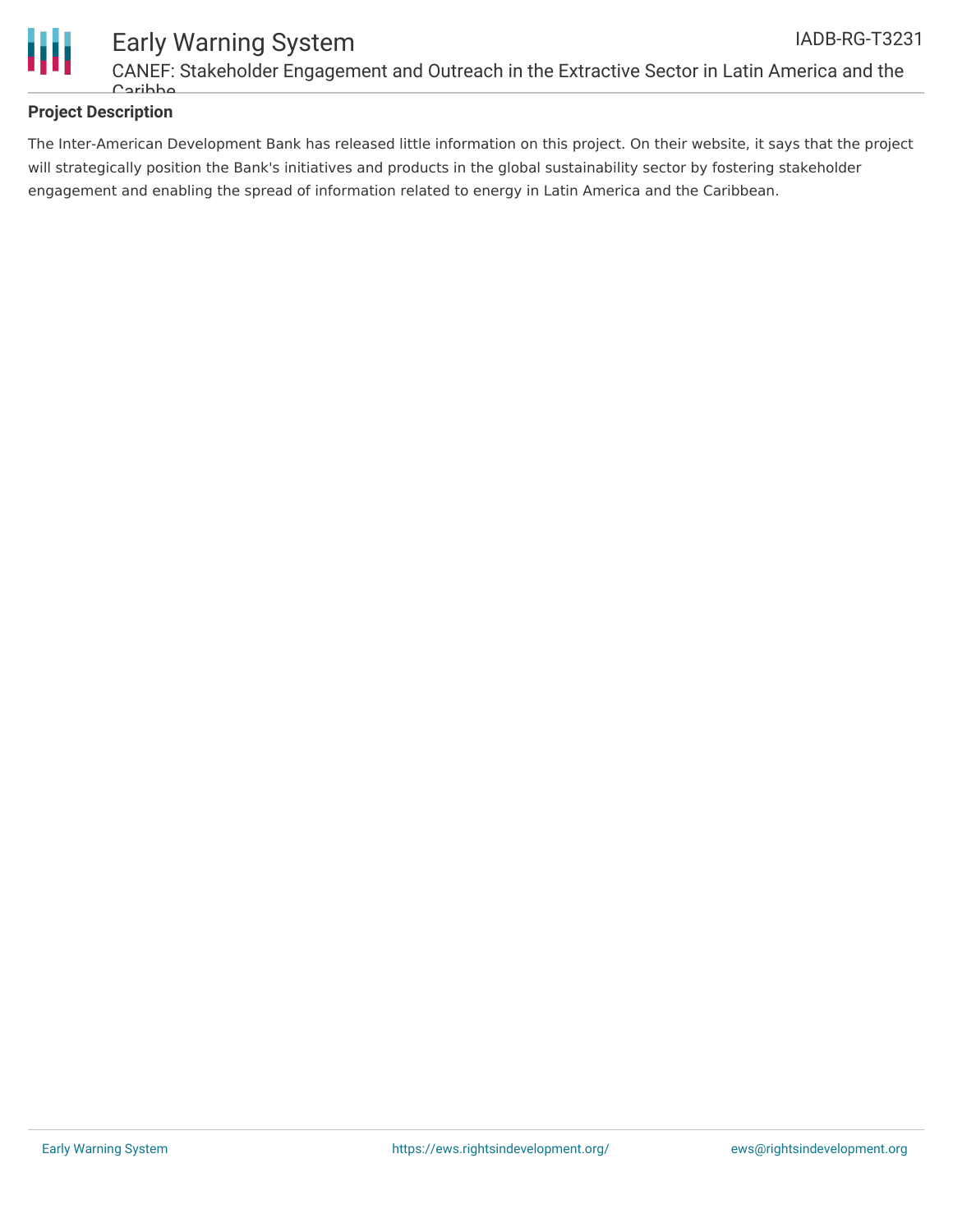

#### **Investment Description**

• Inter-American Development Bank (IADB)

The Bank has not specified the type of funding that this project will receive.